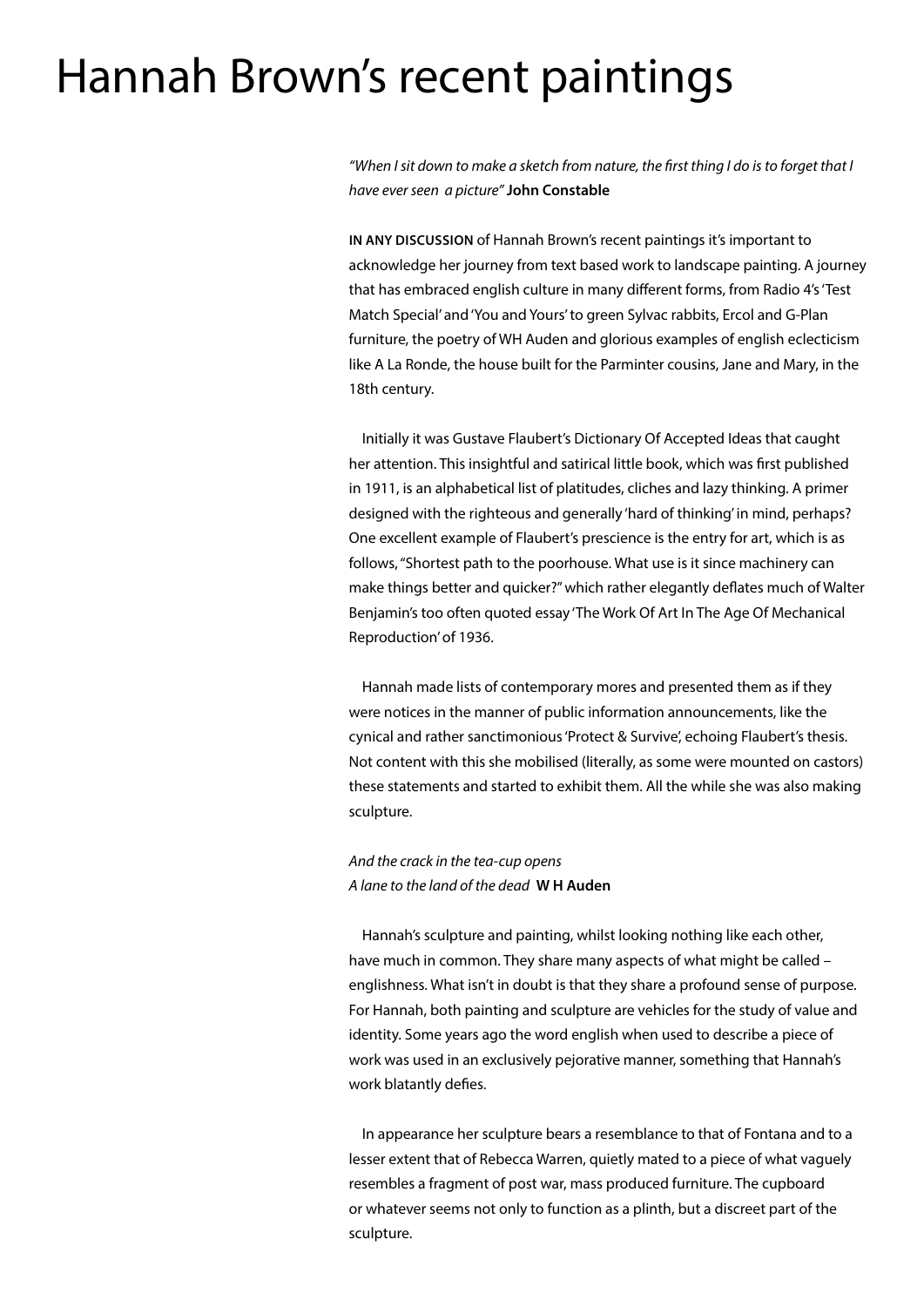This synthesis lends her elegantly conceived sculpture a veneer of spontaneity. Sense and sensibility. Her sculpture can also be a startling and sometimes violent mix of Sylvac green or pink (described as rose pink ombre), tumorous lumps of clay, combined with twigs and shells, all fused together beneath a liberal coat of Crystacal Lamina and glaze which confirms upon the work the appearance of a glazed ceramic.

*"I can see the bright green strip of grass beneath the wall, and the clear blue sky above the wall, and sunlight everywhere. Life is beautiful"* **Leon Trotsky**

When the opportunity arises Hannah exhibits her sculpture alongside her paintings. This is not because of a similarity of appearance, as clearly none exists, but a common sense of intention. This is because there's a strong conceptual element to all her work which co-exists alongside a sense of what it is to be english. Her paintings aren't simply about english identity, they're forged by it.

One of the legacies of conceptualism for painting has been an opportunity to rethink and reclaim 'first order meaning'. This has lent a new legitimacy to experience and challenged the dominance of 'second order meaning', or the necessity to quote from previous art, which had become a wearisome cornerstone of postmodernism. The legacy of conceptual art is what's come to be known as post-conceptual painting.

*"I don't like cricket,…"* Dreadlock Holiday by **10cc**

Iconoclasm, shock and confrontation have long been rendered obsolete as they've become institutionally orthodox and routine; fit only for the pages of the Daily Mail. Instead they've being replaced by an art that is characterised by reflection, empathy and a general sense of humanity, reflecting a shift in social values.

Post-conceptual painting doesn't have to 'look like modern art' to be noteworthy. Terms like radical have no meaningful place in contemporary discourse. Post conceptual painting is a significant part of that discourse. In the 1990's terms such as avant garde were appropriated as a trim options on entry level Mercedes and Picasso became a Citroen.

## *"Resting on your laurels is as dangerous as resting when you are walking in the snow. You doze off and you die"* **Ludwig Wittgenstein**

Hannah has long been an admirer of 18th and 19th century romantic landscape painters like Alexander Camale and Johan Christian Dahl. But due to her recent work, she now has begun to reevaluate the work of Samuel Palmer, Ivon Hitchens, Giorgio Morandi and Graham Sutherland amongst others.

There's a subtle and sophisticated sense of the political about all of Hannah's work. Her's are paintings that acknowledge the influence of the BBC, the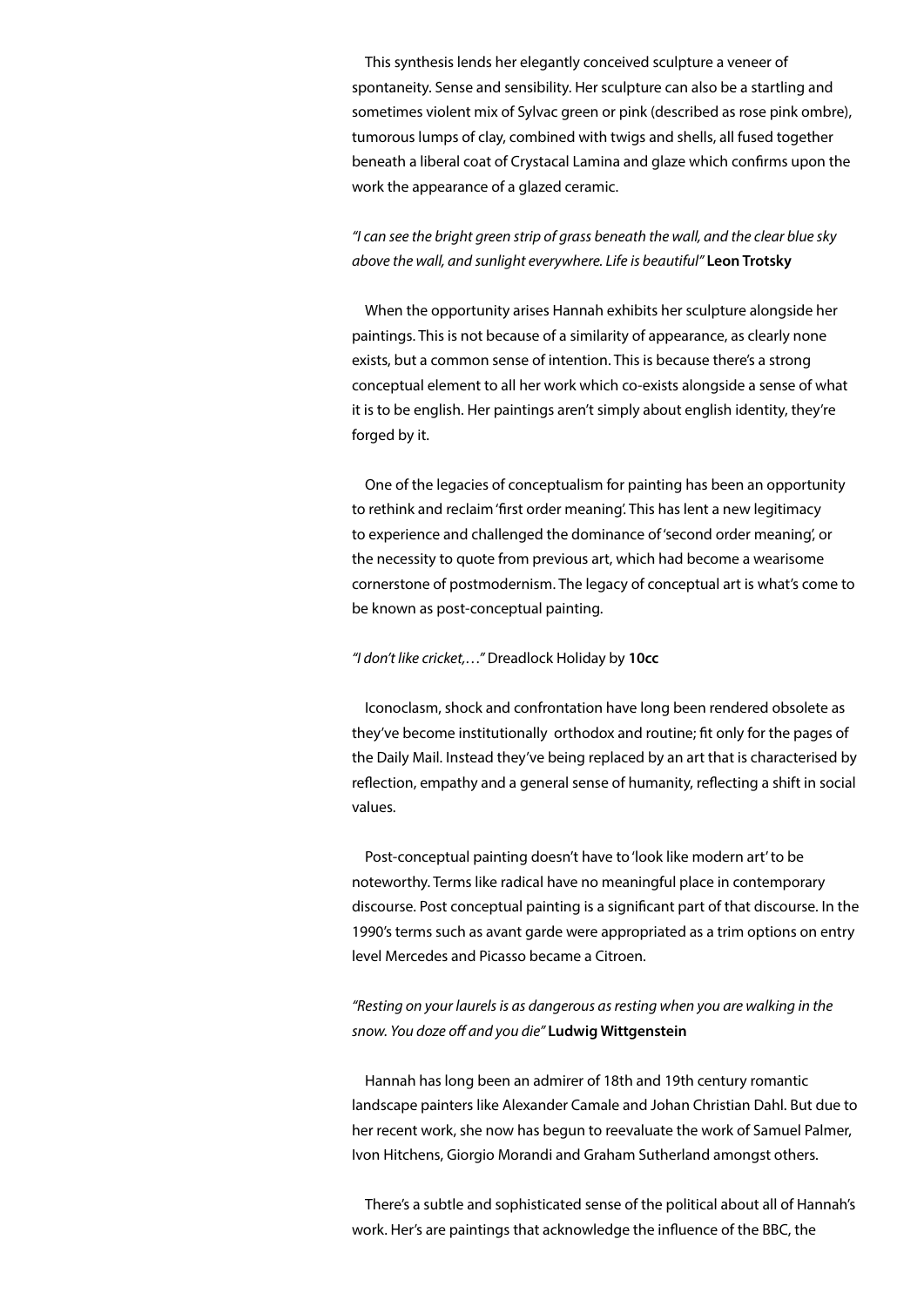National Trust, public service announcements and redbrick polytechnics. This sentiment is reflected through the music of the contemporary label Ghost Box with albums such as Other Channels by The Advisory Circle and The Belbury Tales by Belbury Poly. It evokes the England of Pressburger and Powell. A world that seems to have evaporated, only to exist in the imagination.

#### *"He could not die when trees were green, for he loved the time too well"* **John Clare**

But Hannah's England isn't without it's 'skeletons'. She is aware of the difficulty in referencing english culture without slipping into cliches or nostalgia. She can't bear to listen to 'The Archers'. I sympathise, as the strained and contrived sense of what it is to be english is too painful to bear.

Morandi is particularly relevant in this context as his small undemonstrative landscape paintings are the epitome of the intimate, the reflective and the undramatic. It's this sense of the almost generic and uncelebrated aspect of his subject matter that fascinates Hannah. It's what Michel Foucault has termed a heterotopia; a conflation of many locations, time and memory. Another aspect of Hannah's paintings is a sense of luminosity which is brought about by 'old school' glazing. Glazing can lend luminosity to a painting and luminosity is synonymous with a sense of light, air and ultimately life.

#### *"There is such a thing as the impression of luminosity"* **Ludwig Wittgenstein**

These paintings are a clearly a synthesis of the english landscape tradition and contemporary anxieties. But in spite of Hannah's paintings being executed with great precision they're far from photographic or mimetic. Their exquisite appearance is located in the actual painting as object and not in any apparent or illusory sense of reality. These paintings are very much their own object, compact, solid and shiny. In order to make paintings of this precision it's necessary to concentrate on the task in hand, so a self-conscious sense of rhetoric is almost untenable. Which means there's no embellishment or meretricious bravura; a kind of narrative minimalism and emotional restraint.

#### *"Steal softly through sunshine, steal softly through snow"* **Don Van Vliet**

When we think of these paintings it appears as if we've taken a B road and ended up somewhere between Ambridge and Midwich. It's probably spring, the sky is a dismal grey and appears almost absent. There's a sense of quiet menace. I'm getting the feeling that it's probably a good place to bury a body. They're finely judged and culturally specific. It's painting that references the notion of the indigenous. There's much that we can't see, but can imagine. Its the familiar rendered unfamiliar.

There's a sense of being out of time. As there's no signage, no fencing, no litter and no sign of human presence except the fact that it's a field, some trees and maybe a hedgerow, all of which appear tended and mown. Welcome to Heterotopia.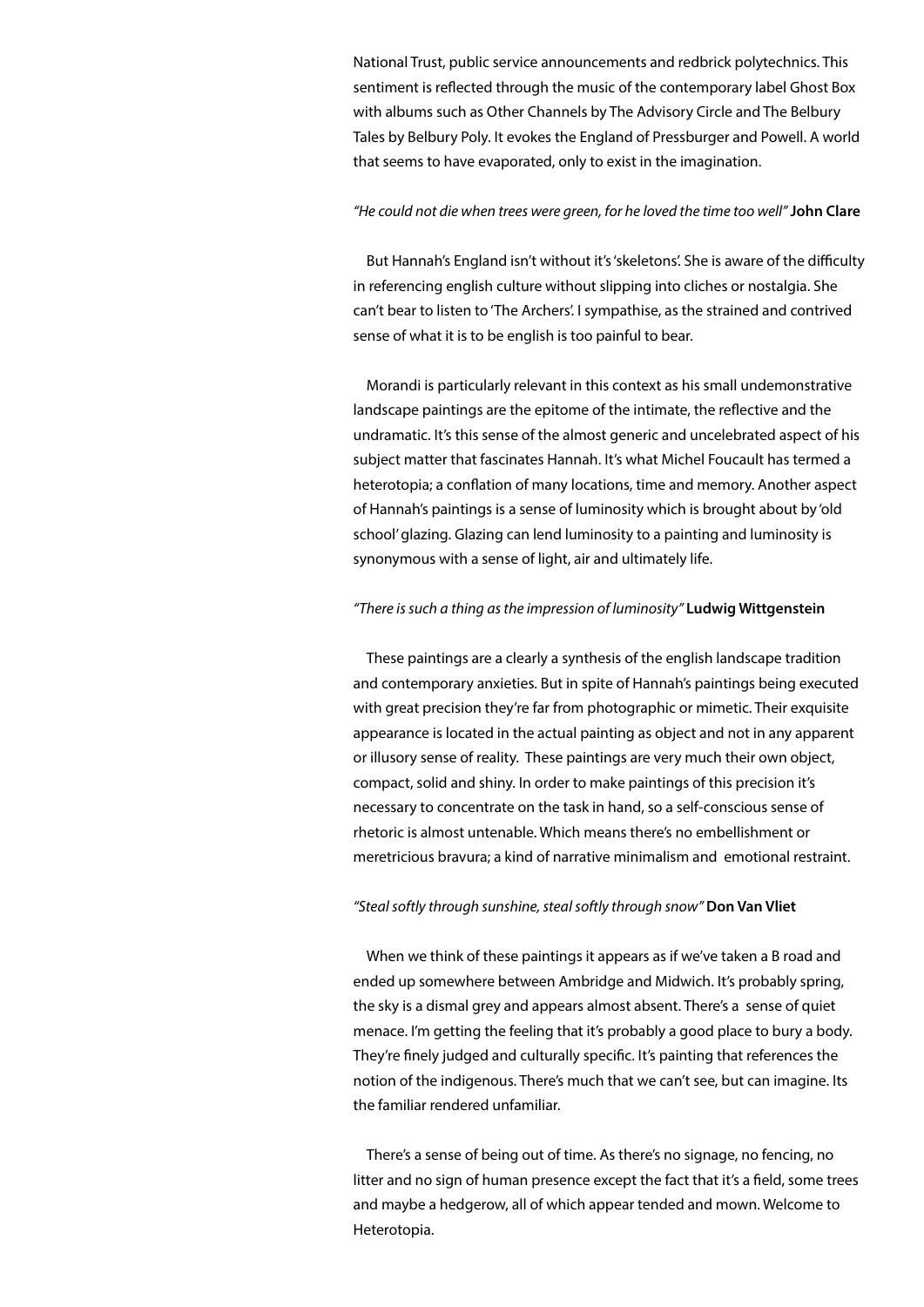Hannah's paintings also demonstrate an awareness of conventions and cliches that govern the idealised and domesticated references to landscape as reflected in ornaments and paintings, all commonly found in the post war home. Think Sylvac and Wade; Rowland Hilder and Julian Trevelyan.

There's also what can only be described as an intellectual efficiency about Hannah's work. Her audience will immediately understand the references and the signification. Shades of Bachelard's Poetics of Space combined with the finesse, the reserve and sensibility of Austen.

#### *"In the landscape of extinction, precision is next to godliness"* **Samuel Beckett**

Although landscape as genre, seems to have been with us for e ver, it's a cultural construct established in the 16th century. The term landscape is derived from the Dutch word 'landschap' which referred to a painting that depicted tracts of land, sea and sky. The term was subsequently used to describe the actual subject matter. Previously there were only fields, trackways, rivers and sky. A sense of stasis is palpable. The paintings have the appearance of being stills from Antonioni's 1966 film 'Blowup', particularly the bits in which nothing much happens. The slow, sweeping shot that is intended to arouse suspicion.

Landscape painting is by its very nature static, immobile and seemingly fixed. Intelligent landscape painting doesn't simply depict a place or a state of affairs but a state of mind. A state in which the leaves never fall, the seasons never pass, winter never comes and there's no tomorrow. We too are briefly out of time. Like the model railway layout in which the sheep unceasingly graze and the woman on the platform never gets a train. Nothing ever happens. And it's this glimpse of the infinite that is the key attraction. Time to think and time to reflect. As Hannah puts it 'time hangs heavy'.

## *"Hang the blessed DJ Because the music they constantly play It says nothing to me about my life"* **The Smiths**

All of which is evidence of 'a beautiful mind' and the fact that conceptual art is probably the most significant influence on painting since cubism. Hannah's work reminds us that there's more to art than just the art market. There's always been anxiety that art has become a secular religion. We now discover it's become a shopping channel, which probably amounts to the same thing.

Hannah's work reminds us that when talking about art, the most important thing to do is forget you're talking about art. What remains is a sense that presence and precision of mind have combined to render the invisible, visible. Remember to lock your doors tonight.

*"The way to know life is to love many things"* **Vincent Van Gogh**

**Graham Crowley** November 2014